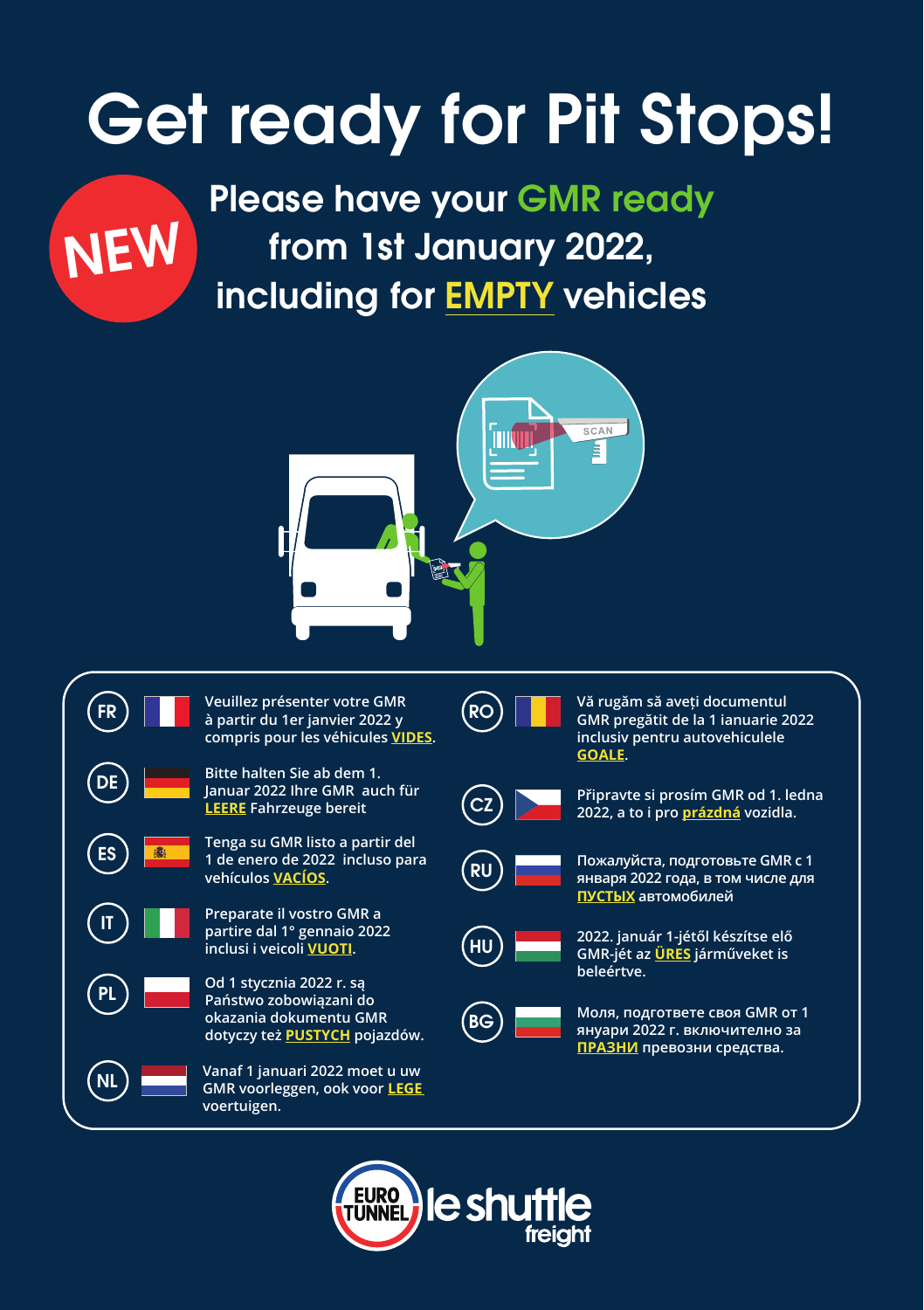# What's NEW on 1st January 2022

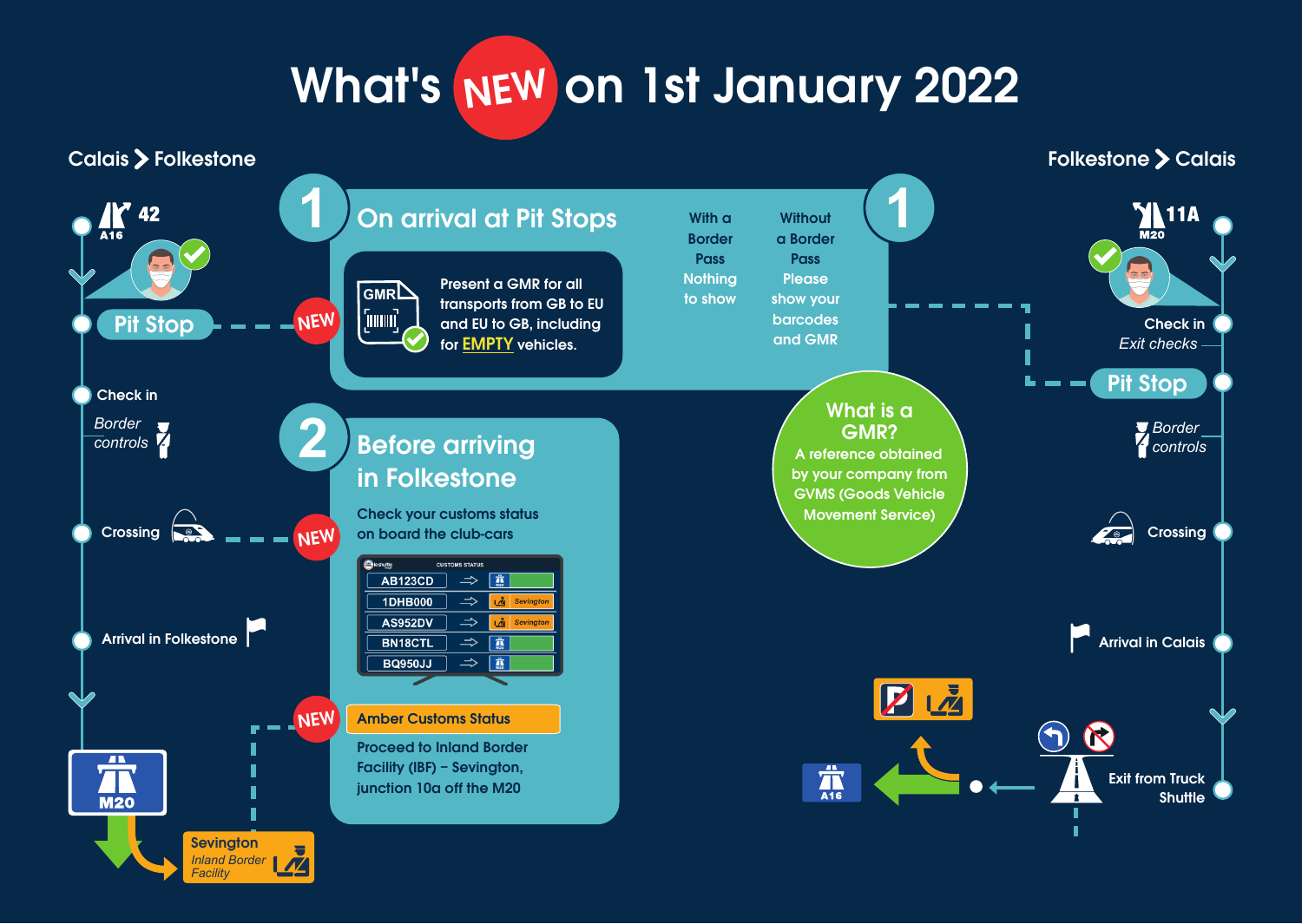## **What's new on**   $\overline{AB}$   $\overline{AB}$   $\overline{AB}$   $\overline{AB}$   $\overline{AB}$   $\overline{AB}$   $\overline{AB}$   $\overline{BC}$   $\overline{BC}$   $\overline{BC}$   $\overline{BC}$   $\overline{BC}$   $\overline{BC}$   $\overline{BC}$   $\overline{BC}$   $\overline{BC}$   $\overline{BC}$   $\overline{BC}$   $\overline{BC}$   $\overline{BC}$   $\overline{BC}$   $\overline{BC}$   $\overline{BC}$   $\overline{BC}$   $\overline{$

**1 1 a** GMR will also be mandatory for ALL GB to EU **1 In addition to the existing border requirements, and EU to GB transports, including for EMPTY vehicles.** 

**When you arrive at Pit Stops in Folkestone or Calais:**

- **If you have a Border Pass: No need to show anything. Your GMR will be automatically identified and checked.**
- **If you don't have a Border Pass: you must show your GMR and existing barcodes .**

**Should the GMR be invalid, your vehicle will be rejected. According to the agent's instructions, contact your company or go to the Border Facilities Building.**

#### **Formalités. Before arriving in Folkestone, check your Customs Status**

**During the crossing, your customs status will be displayed on-board the club-car screens approx. 20 minutes after the shuttle departs.**

- **If status green: Continue your journey onto the M20.**
- **If status amber: proceed to the nearest Inland Border Facility as indicated on the on board screen (e.g. Sevington from junction 10a off the M20).**

**Your customs status is also accessible via our Driver Info App or can be checked directly by your company on GVMS.**

**WHAT IS A GMR? A reference obtained by your company from GVMS (Goods Vehicle Movement Service)** 



## **Qu'est ce qui est nouveau au 1er janvier 2022 ?**



**En plus des formalités frontalières actuellement en vigueur, un GMR sera également obligatoire pour TOUS les transports de la Grande-Bretagne vers l'UE et de l'UE vers la Grande-Bretagne, y compris pour les véhicules VIDES.** 

**À votre arrivée aux Pit Stops de Folkestone ou Calais :**

- **Si vous avec un Border Pass : vous n'avez rien à présenter. Votre GMR sera automatiquement identifié et vérifié.**
- **Si vous n'avez pas de Border Pass : vous devez présenter votre GMR et les codes-barres existants.**

**Si le GMR n'est pas valide, votre véhicule sera refusé. Selon les instructions de l'agent, contactez votre entreprise ou rendez-vous au Bâtiment** 



#### **Avant d'arriver à Folkestone, vérifiez votre statut douanier**

**Pendant la traversée, votre statut douanier s'affichera sur les écrans du club-car environ 20 minutes après le départ de la navette.** 

- **Si le statut est vert : poursuivez votre route sur la M20.**
- **Si le statut est orange : dirigez-vous au Poste Frontalier (Inland Border Facility) le plus proche, tel qu'indiqué sur l'écran à bord (ex : Sevington, sortie 10a de la M20).**

**Votre statut douanier est également accessible depuis notre application Driver Info ou peut être consulté directement par votre entreprise sur GVMS.** 

#### **QU'EST-CE QUE LE GMR?**

**Une référence obtenue par votre entreprise auprès du GVMS (Goods Vehicle Movement Service)**

## IT

## **Novità a partire dal 1° gennaio 2022**

**1 In aggiunta ai requisiti doganali esistenti, sarà obbligatorio avere anche un GMR per tutti i trasporti dalla Gran Bretagna all'Unione Europea e dall'Unione Europea alla Gran Bretagna, inclusi i veicoli VUOTI.** 

**All'arrivo al Pit Stop a Folkestone o Calais:**

- **Se si dispone di un Border Pass: Non occorre mostrare nulla. Il vostro GMR sarà automaticamente identificato e controllato. • Se non si dispone di un Border Pass: è**
- **necessario mostrare il GMR e i codici a barre esistenti.**

**In caso di GMR non valido, il veicolo sarà rifiutato. In base alle istruzioni dell'agente, contattare la propria azienda o recarsi al Border Facilities Building.**

**2 In caso di GMR non valido, il veicolo sarà rifiutato. In base alle istruzioni dell'agente, contattare la propria azienda o recarsi al Border Facilities Building. Durante l'attraversamento, lo stato doganale sarà mostrato a bordo sullo schermo club-car circa 20 minuti dopo la partenza dello shuttle.**

- **Se lo stato è di colore verde: Continuare il percorso sull'M20**
- **Se lo stato è di colore arancione: recarsi fino al centro doganale interno più vicino come indicato sullo schermo di bordo (ad es., Sevington dal raccordo 10a uscendo dall'M20).**

**Il proprio stato doganale è accessibile anche tramite l'App Driver Info oppure può essere verificato direttamente dalla propria azienda sul GVMS.**

**CHE COS'È UN GMR? Si tratta di un riferimento ottenuto dalla propria azienda dal GVMS (Goods Vehicle Movement Service)** 

## **2**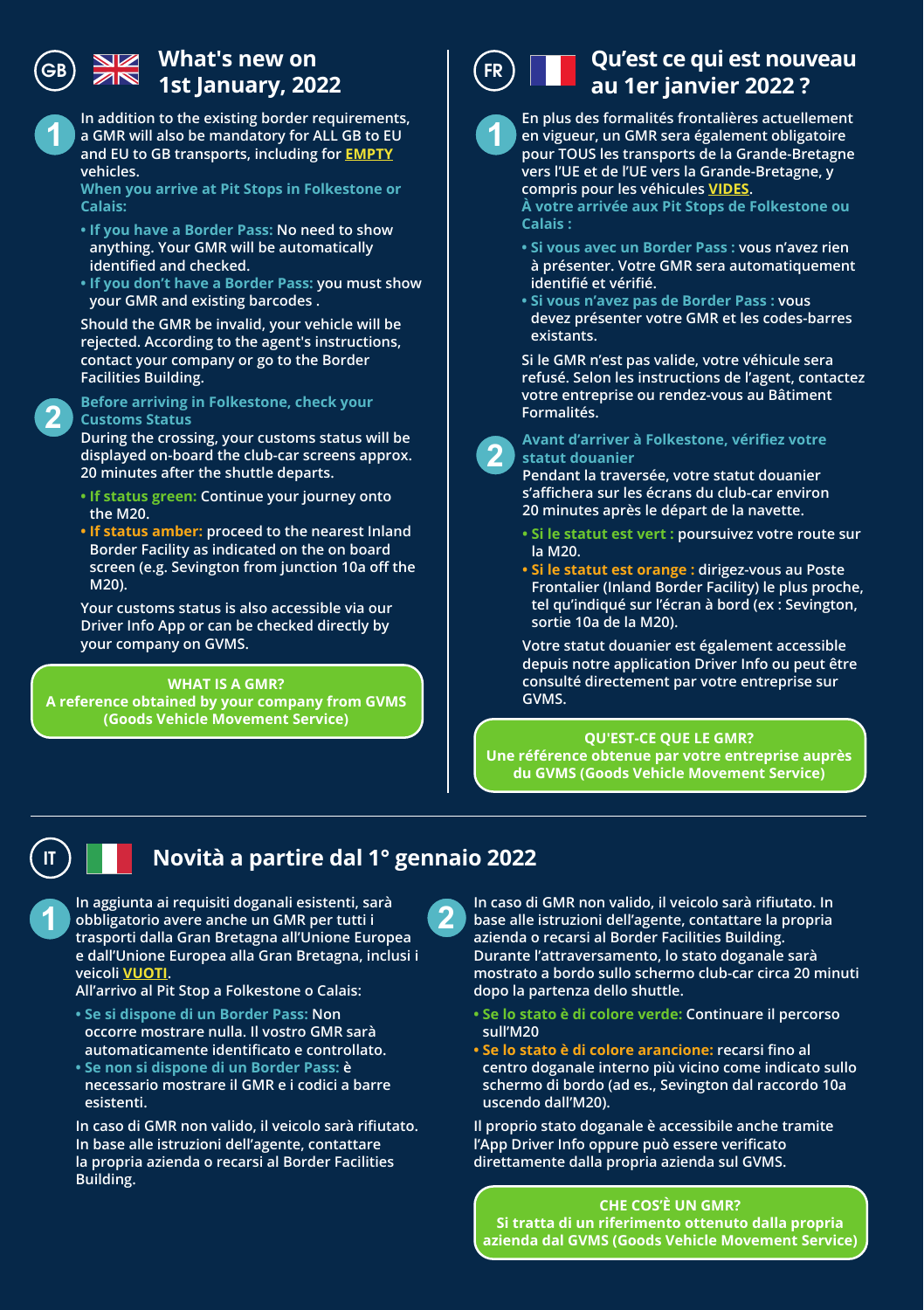## DE) **Neue Regelungen ab dem** (Es **1. Januar 2022**

**1 1 Grenzübertritt wird für ALLE Transporte von GB Zusätzlich zu den bestehenden Vorschriften für den in die EU und von der EU nach GB, einschließlich LEERER Fahrzeuge, auch eine GMR zwingend erforderlich sein.** 

**Bei Ihrer Ankunft an den Pit Stops in Folkestone oder Calais:**

- **Wenn Sie im Besitz eines Border Pass sind: Sie müssen nichts vorlegen. Ihre GMR wird automatisch ermittelt und überprüft.**
- **Wenn Sie nicht im Besitz eines Border Pass sind: Sie müssen Ihre GMR und die vorhandenen Barcodes vorlegen.**

**Sollte die GMR ungültig sein, wird Ihr Fahrzeug abgewiesen werden. Je nach den Anweisungen des Mitarbeiters wenden Sie sich entweder an Ihr Unternehmen oder finden sich im Border-Facilities-Gebäude ein.**

### **<sup>2</sup> <sup>2</sup> Überprüfen Sie vor Ihrer Ankunft in Folkestone Ihren Zollstatus.**

**Während der Überfahrt wird Ihr Zollstatus an Bord auf den Bildschirmen des Club-Waggons angezeigt, und zwar ca. 20 Minuten nach Abfahrt des Shuttlezuges.**

- **Bei grünem Status: Setzen Sie Ihre Reise auf die Autobahn M20 fort.**
- **Bei gelbem Status: Fahren Sie wie auf dem Bildschirm an Bord angegeben zur nächsten Inland Border Facility (Zollamt, z. B. Sevington an der Abfahrt 10a der M20).**

**Ihr Zollstatus kann auch über unsere Driver-Info-App abgerufen oder direkt von Ihrem Unternehmen auf dem GVMS überprüft werden.**

#### **WAS IST EINE GMR?**

**Eine Referenz-Nummer, die Ihr Unternehmen vom GVMS (Goods Vehicle Movement Service) erhält** 



## **Novedades a partir del 1 de enero de 2022**



#### **Además de los requisitos fronterizos existentes, también será obligatorio disponer de un GMR (Goods Movement Reference: Referencia de movimiento de mercancías) para TODOS los transportes de GB a la UE y de la UE a GB, incluso para vehículos VACÍOS.**

**Cuando llegue a la zona de "Pit Stop" en Folkestone o Calais:**

- **Si tiene un Border Pass: No tiene que presentar nada. Su GMR se identificará y comprobará automáticamente.**
- **Si no tiene un Border Pass: debe mostrar su GMR y los códigos de barras existentes.**

**Si el GMR no es válido, su vehículo será rechazado. Siguiendo las instrucciones del agente, comuníquese con su empresa o diríjase al edificio de instalaciones fronterizas.**



#### **Antes de llegar a Folkestone, compruebe su estatus aduanero**

**Durante la travesía, su estatus aduanero aparecera en las pantallas del club-car, aproximadamente 20 minutos después de la salida del tren.**

- **Si el estado es verde: Continúe su viaje hacia la M20**
- **ØSi su estatus es naranja: diríjase al Centro Aduanero de Control más cercano, como se indique en la pantalla a bordo del Club-Car (por ejemplo, Sevington en la salida 10a de la M20).**

**Su estatus aduanero también se puede ver a través de nuestra aplicación Driver Info y su empresa puede verificarlo directamente en GVMS.** 

#### **¿QUÉ ES UNA GMR?**

**Una referencia que su empresa puede obtener en GVMS (Goods Vehicle Movement Service: Servicio de movimiento de vehículos de mercancías)** 



## NL **Wat er verandert op 1 januari 2022**

**1 Naast de huidige grensdocumenten zal ook een**<br>**GMR verplicht zijn voor elk transport tussen Groot-**<br>**GMR verplicht zijn voor een algebruik van de kleure Brittannië en de EU (en vice versa), ook voor LEGE voertuigen.** 

#### **Bij aankomst aan Pit Stops in Folkestone of Calais:**

- **U hebt een Border Pass: U hoeft niets te tonen. Uw GMR wordt automatisch geïdentificeerd en gecontroleerd.**
- **U hebt geen Border Pass: u moet uw GMR en streepjescodes tonen.**

**Is de GMR niet geldig, dan wordt uw voertuig geweigerd. Volg de instructies van de medewerker: neem contact op met uw bedrijf of ga naar het Border Facilities-centrum.**

#### **2 Vóór aankomst in Folkestone moet u uw douanestatus nakijken**

**Tijdens de overtocht verschijnt uw douanestatus op de schermen in de club car, dit vanaf 20 minuten na vertrek van de shuttle.**

- **Groene status: Zet uw reis verder op de M20.**
- **Oranje status: ga naar de dichtstbijzijnde Inland Border Facility (IBF) zoals aangeduid op het boordscherm (bv. Sevington via knooppunt 10a op de M20).**

**U kunt de douanestatus ook nakijken via onze Driver Info-app, of uw bedrijf kan deze direct controleren in de Vrachtwagen Bewegingsservice (GVMS).**

#### **WAT IS EEN GMR?**

**Een referentienummer dat uw bedrijf aanvraagt bij de Vrachtwagen Bewegingsservice (GVMS)**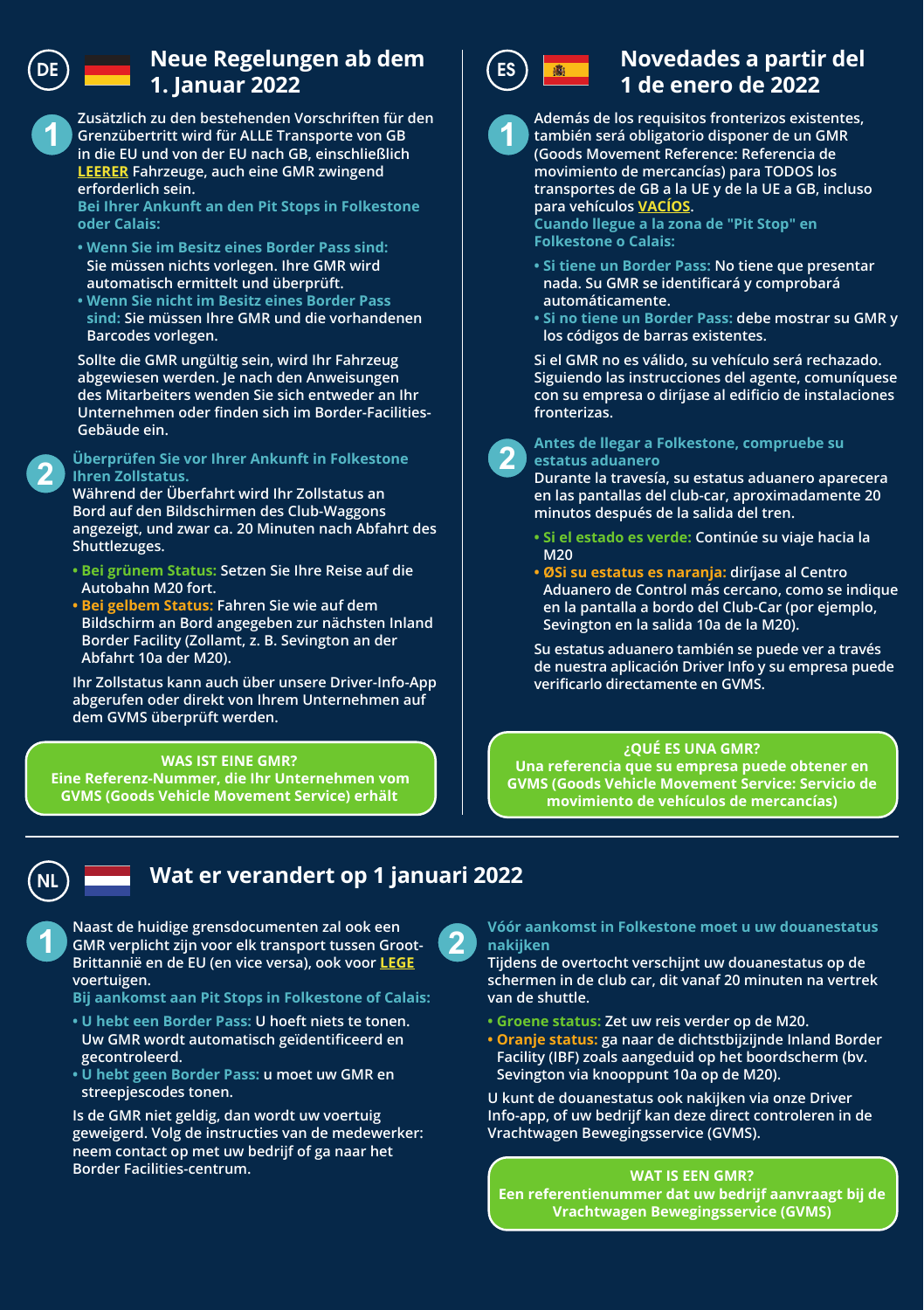

## PL **DECEM** Co nowego od 1 stycznia <sup>i</sup> RO **2022 r.**

**1 1 przekraczania granicy dokument GMR będzie Oprócz obecnych wymogów dotyczących obowiązkowy dla WSZYSTKICH transportów z GB do EU i z EU do GB, w tym również dla PUSTYCH pojazdów.** 

- **Po przybyciu do Pit Stopu w Folkestone lub Calais:**
- **Jeśli posiadają Państwo przepustkę graniczną: Nie muszą Państwo niczego okazywać. Państwa dokument GMR zostanie automatycznie zidentyfikowany i sprawdzony.**
- **Jeśli nie posiadają: Państwo przepustki granicznej, muszą Państwo okazać dokument GMR wraz z odpowiednimi kodami kreskowymi.**

**Jeśli dokument GMR okaże się nieważny, Państwa pojazd nie zostanie przepuszczony. Zależnie od instrukcji udzielonych przez członka personelu należy się wówczas skontaktować ze swoją firmą lub udać się do budynku infrastruktury granicznej.**

#### **Clădirea pentru Facilități vamale. Przed przybyciem do Folkestone należy sprawdzić swój status celny**

**<sup>2</sup> <sup>2</sup> Podczas przeprawy Państwa status celny zostanie wyświetlony na ekranach wagonu klubowego ok. 20 minut po odjeździe pociągu wahadłowego.**

- **Jeśli status wyświetla się na zielono: Proszę kontynuować przejazd autostradą M20**
- **Jeśli status wyświetla się na bursztynowo: proszę się udać do najbliższej lądowej placówki granicznej według wskazania na ekranie pokładowym (np. w Sevington, zjazd z M20 na skrzyżowaniu 10a).**

**Państwa status celny jest również dostępny za pośrednictwem naszej aplikacji Driver Info App. Państwa firma może go też sprawdzić bezpośrednio w serwisie GVMS.**

#### **CZYM JEST GMR?**

**Jest to numer referencyjny uzyskany przez Państwa firmę z serwisu GVMS (Goods Vehicle Movement Service) CE ESTE UN DOCUMENT GMR?** 



## **Ce noutăți apar de la 1 ianuarie 2022**

**Pe lângă cerințele existente pentru trecerea frontierei, documentul GMR va deveni obligatoriu pentru TOATE transporturile din Marea Britanie către UE și din UE către Marea Britanie, inclusiv pentru autovehiculele GOALE.** 

**Când ajungeți la standurile de oprire din Folkestone sau Calais:**

- **Dacă aveți un permis de trecere a frontierei: Nu trebuie să prezentați nimic. Documentul dumneavoastră GMR va fi identificat și verificat automat.**
- **Dacă nu aveți un permis de trecere a frontierei: trebuie să prezentați documentul GMR și codurile de bare existente.**

**În cazul în care documentul GMR nu este valid, vehiculul dumneavoastră nu va putea trece frontiera. Conform instrucțiunilor agentului, va trebui să contactați compania sau să vă prezentați la** 



#### **Verificați-vă situația vamală înainte de sosirea în Folkestone**

**În timpul traversării, situația dumneavoastră vamală va fi afișată la bord, pe ecranele din vagonul pentru pasageri, după aproximativ 20 de minute de la plecarea trenului.**

- **Dacă starea este de culoare verde: Continuați-vă călătoria pe M20**
- **Dacă starea este de culoare portocalie: mergeți la cea mai apropiată Facilitate pentru frontiera interioară, conform instrucțiunilor de pe ecranul de la bord (de ex., Sevington de la intersecția 10a de pe M20).**

**Situația dumneavoastră vamală poate fi accesată și prin aplicația noastră Driver Info sau poate fi verificată direct de compania dumneavoastră prin GVMS.**

**O referință obținută de compania dumneavoastră din GVMS (Serviciul pentru vehiculele de transport mărfuri)** 



### CZ **Co bude od 1. ledna 2022 nového**

**1 Kromě stávajících požadavků pro přechod hranic**<br> **bude pro VŠECHNY přepravy ve směru GB – EU a EU**<br> **bude provinciá taká zaforanea polykulatelit (CMP) – GB povinná také reference pohybu zboží (GMR), a to včetně PRÁZDNÝCH vozidel.** 

**Když dorazíte do Pit Stops ve Folkestone či Calais:**

- **Pokud máte hraniční průkaz: Není třeba nic ukazovat. Vaše reference pohybu zboží (GMR) se rozpozná a zkontroluje automaticky.**
- **Pokud hraniční průkaz nemáte: bude nutné, abyste ukázali svoji referenci pohybu zboží (GMR) a stávající čárové kódy.**

**V případě, že vaše reference pohybu zboží bude neplatná, vozidlo bude odmítnuto. V návaznosti na pokyny agenta se obraťte na svoji společnost nebo se odeberte do budovy celních služeb.**

**2 Před příjezdem do Folkestone si ověřte svůj celní status**<br>Během tranzitu se váš celní status zobrazí na palubních<br>behem transitular a palubních pro palubních po minut pa **obrazovkách vagonu Club Car, a to přibližně 20 minut po odjezdu.**

- **Pokud je status zelený: Pokračujte ve své cestě na M20.**
- **Je-li status oranžový: pokračujte do nejbližšího vnitrozemského celního úřadu, jak je znázorněno na tabuli (např. do Sevingtonu na křižovatce 10a po sjezdu z M20).**

**Svůj celní status můžete zjistit také v naší aplikaci Driver Info App, nebo jej může zkontrolovat přímo vaše společnost na GVMS.**

**CO JE REFERENCE POHYBU ZBOŽÍ (GMR)? Reference, kterou vaše společnost obdrží od GVMS (Goods Vehicle Movement Service)**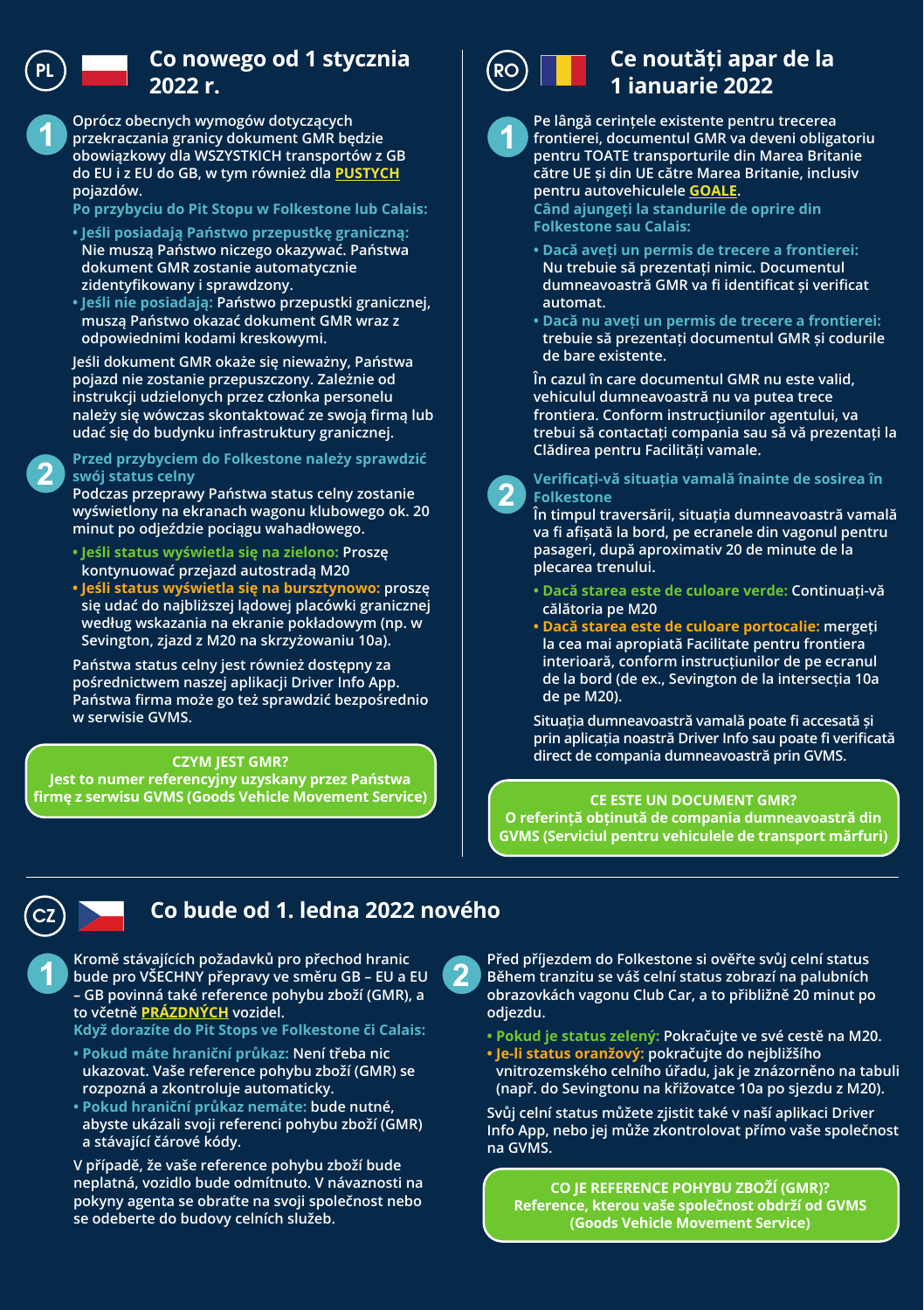## RU HU **Нововведения с 1 января 2022 года**

**1 рействующим на границе, для ВСЕГО транспорта, режиссёр и транспорта, режиссёр и транспорта, режиссёр и транспорта, режиссёр и транспорта, режиссёр и транспорта, режиссёр и транспорта, режиссёр и транспорта, режиссёр и В дополнение к существующим требованиям, движущегося из Великобритании в Европейский Союз и наоборот, в т. ч. для транспортных средств БЕЗ ГРУЗА, в обязательном порядке необходимо предоставить код GMR. Действия по прибытии на станцию Pit Stops в г. Фолкстоне или г. Кале** 

- **Если у вас есть пограничный пропуск: не требуется предъявлять никаких документов, ваш код GMR будет определен и проверен автоматически.**
- **Если у вас нет пограничного пропуска: вы обязаны предъявить свой код GMR и имеющиеся штрихкоды.**

**Если ваш код GMR недействителен, вашему автомобилю будет отказано в проезде. Следуя указаниям агента, обратитесь в свою компанию или явитесь в здание пункта пограничного контроля.**

**<sup>2</sup> <sup>2</sup> Перед прибытием в г. Фолкстон проверьте свой таможенный статус** 

**Во время пересечения границы ваш таможенный статус будет отображаться на экранах в пассажирском вагоне в течение приблизительно 20 минут после отправления поезда.** 

- **«Зеленый» статус: продолжайте движение по трассе M20.**
- **Желтый статус: продолжайте движение к ближайшему пункту пограничного контроля, как указано на экране в вагоне (например, к Sevington, свернув с трассы M20 на пересечении 10a).**

**Вы также можете проверить свой таможенный статус через приложение Driver Info. Кроме того, его может проверить непосредственно ваша компания через GVMS.** 

**ЧТО ТАКОЕ GMR? Это справочный код, полученный вашей компанией у Службы контроля движения грузового транспорта (Goods Vehicle Movement Service, GVMS)** 



#### **Какво е новото от 1 януари 2022 г.**

**1** В допълнение към съществуващите гранични<br>**В ДИЛИ СТАРИЯ GMR ще бъде задължителен за резиск**<br>В СИЛИИ РИВОВ ТРАНИЕТО В РЕЗИСАНИЕТО **ВСИЧКИ видове транспорт от Великобритания към ЕС и от ЕС към Великобритания, включително за ПРАЗНИ превозни средства. Когато пристигнете в питстопа във Фолкстоун или Кале:**

- **Ако имате граничен пропуск: Няма нужда да показвате нищо. Вашият GMR ще бъде идентифициран и проверен автоматично.**
- **Ако нямате граничен пропуск: трябва да покажете своя GMR и съществуващите баркодове.**

**Ако GMR е невалиден, достъпът на вашето превозно средство ще бъде отказан. Съгласно инструкциите на агента свържете се с вашата компания или отидете в сградата на граничната служба.**



## **Mi változik 2022. január 1-jén?**

**A határátlépés jelenlegi követelményein túl a GMR is kötelező lesz MINDEN Nagy-Britanniából az EU-ba, illetve az EU-ból Nagy-Britanniába történő belépés esetében, az ÜRES járműveket is beleértve.** 

**Amikor megérkezik a Folkestone-ban vagy Calais-ben lévő pihenőhöz:** 

- **Ha rendelkezik határátlépési engedéllyel: Nem kell bemutatnia semmit. A GMR-jét automatikusan felismerik és ellenőrzik.**
- **Ha nem rendelkezik határátlépési engedéllyel: be kell mutatnia a GMR-jét és a meglévő vonalkódjait.**

**Should the GMR be invalid, your vehicle will be Ha a GMR nem érvényes, járművét elutasítják. A tisztviselő utasításainak megfelelően vegye fel a kapcsolatot a vállalatával, vagy fáradjon a határátkelő-létesítmények épületéhez.**



**Az átkelés során a vámjogi státusza a Club Car fedélzeti képernyőkön jelenik meg körülbelül 20 perccel a járat indulása után.**

- **Ha a státusza zöld: Folytassa útját az M20-ason.**
- **Ha a státusza sárga: haladjon a fedélzeti képernyőn jelzett legközelebbi belföldi határátkelő létesítményhez (pl. Sevington az M20-as 10a csomóponttól).**

**Vámjogi státusza a Driver Info alkalmazásunkon keresztül is elérhető, vagy vállalata közvetlenül is ellenőrizheti azt a GVMS-en.**

#### **MI AZ A GMR?**

**Egy referenciadokumentum, amelyet az Ön vállalata szerez be a GVMS-ről (Goods Vehicle Movement Service)** 



**По време на преминаването ще бъдете уведомени за митническия статус чрез екраните на борда на вагона за водачи прибл. 20 минути след тръгването на совалката.**

- **Ако статусът е в зелен цвят: Продължете пътуването си по M20**
- **Ако статусът е в оранжев цвят: отправете се към най-близката гранична служба, както е посочено на бордовия екран (например Севингтън от кръстовище 10a край M20).**

**Вашият митнически статус е достъпен също в нашето приложение "Driver Info" или може да бъде проверен директно от вашата компания в GVMS.**

**КАКВО ПРЕДСТАВЛЯВА GMR? Референтен номер, получен от вашата компания от GVMS (Услуга за движение на превозни средства за стоки)**